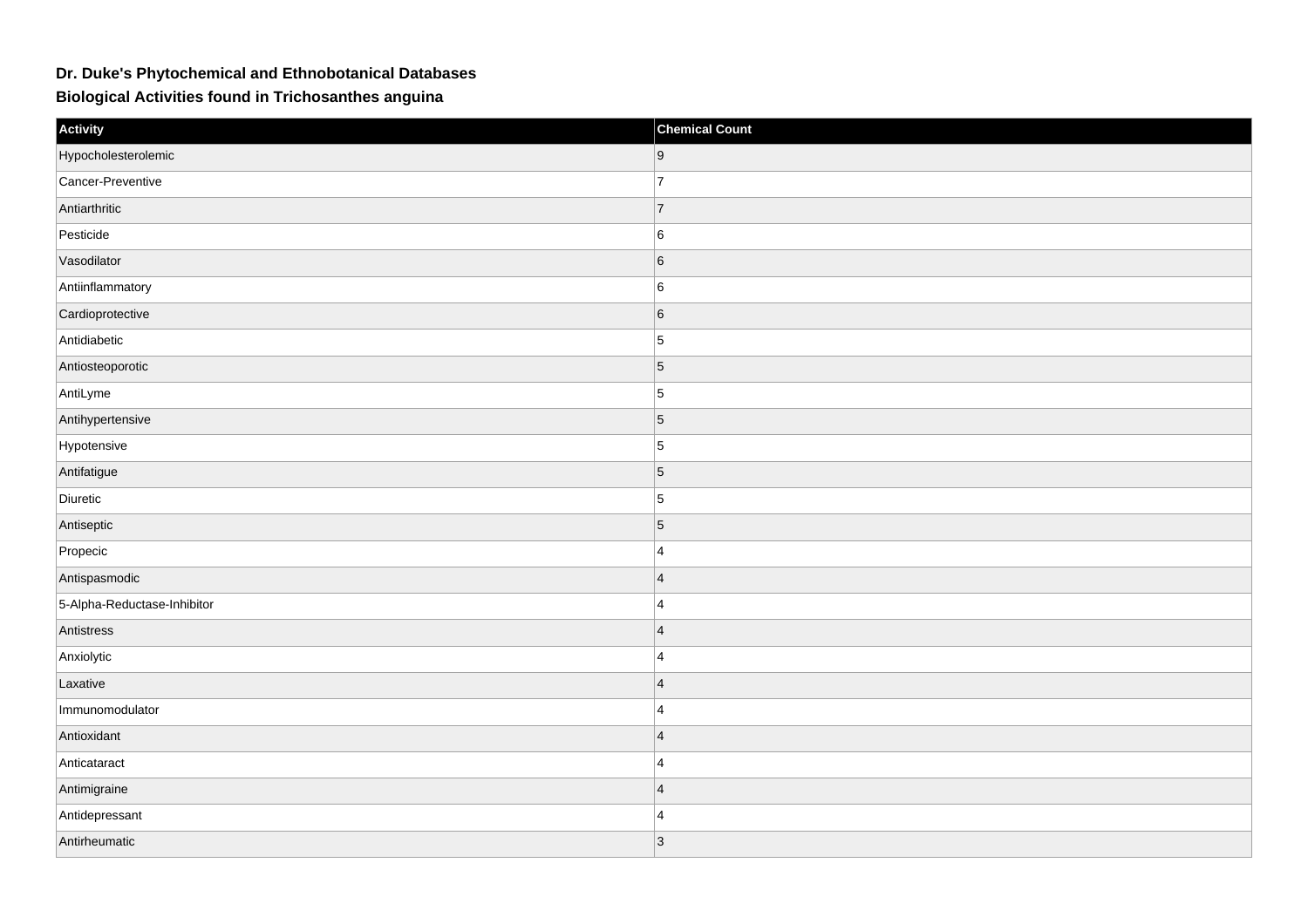| Activity                     | <b>Chemical Count</b> |
|------------------------------|-----------------------|
| Anticervicaldysplasic        | 3                     |
| Antiulcer                    | 3                     |
| Antiarrhythmic               | $\overline{3}$        |
| Antidecubitic                | $ 3\rangle$           |
| Antialopecic                 | 3                     |
| Antiobesity                  | 3                     |
| FLavor                       | 3                     |
| AntiRaynaud's                | 3                     |
| Antiviral                    | 3                     |
| Antiherpetic                 | 3                     |
| Antidementia                 | $\overline{3}$        |
| Antihangover                 | 3                     |
| Immunostimulant              | $\overline{3}$        |
| Anticlimacteric              | 3                     |
| Antiacne                     | 3                     |
| Antiatherosclerotic          | 3                     |
| Antiandrogenic               | $\overline{3}$        |
| Antiallergic                 | 3                     |
| Antibacterial                | $\overline{3}$        |
| AntiPMS                      | 3                     |
| Antimenopausal               | 3                     |
| Anticoronary                 | 3                     |
| Antialzheimeran              | 3                     |
| Angiotensin-Receptor-Blocker | 3                     |
| Allergenic                   | 3                     |
| Antihistaminic               | 3                     |
| Antiasthmatic                | 3                     |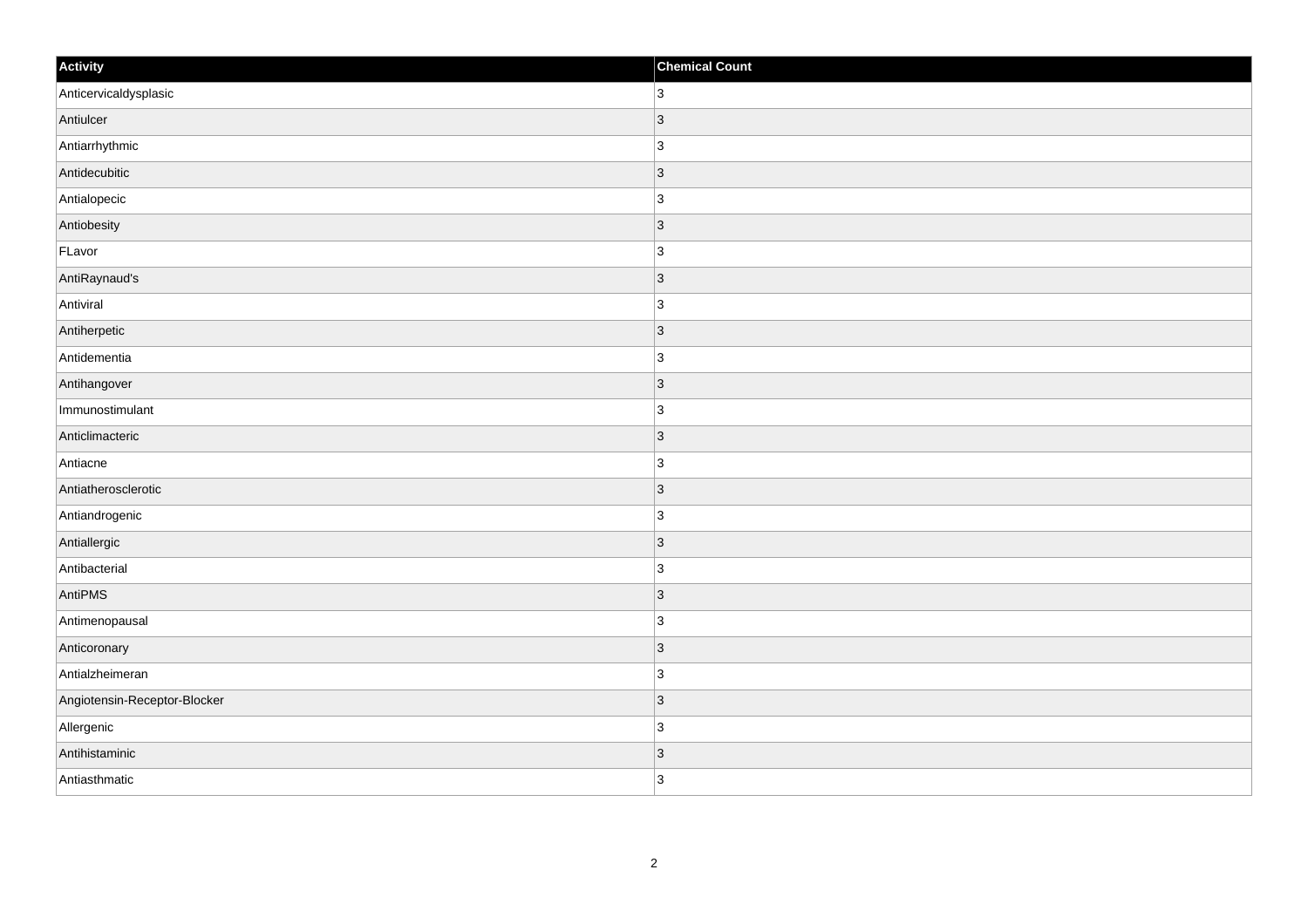| Activity           | <b>Chemical Count</b> |
|--------------------|-----------------------|
| Insectifuge        | $ 3\rangle$           |
| Calcium-Antagonist | $\overline{2}$        |
| Antiepileptic      | $ 2\rangle$           |
| Analgesic          | $\overline{c}$        |
| AntiMS             | $\overline{2}$        |
| Antianemic         | $ 2\rangle$           |
| Anticonvulsant     | $ 2\rangle$           |
| Antifibrinolytic   | $\overline{c}$        |
| Antiaggregant      | $ 2\rangle$           |
| Anticheilitic      | $ 2\rangle$           |
| Antiinsomniac      | $\overline{2}$        |
| Nematicide         | $ 2\rangle$           |
| Lubricant          | $ 2\rangle$           |
| COX-1-Inhibitor    | $\overline{c}$        |
| Irritant           | $ 2\rangle$           |
| Antitumor (Lung)   | $ 2\rangle$           |
| Antimenorrhagic    | $ 2\rangle$           |
| Antiperiodontitic  | $ 2\rangle$           |
| Antianorectic      | 2                     |
| Antitumor          | $\overline{c}$        |
| Antiglaucomic      | $ 2\rangle$           |
| Hypoglycemic       | $ 2\rangle$           |
| Anticephalagic     | $ 2\rangle$           |
| Anticanker         | $\overline{c}$        |
| Antineuralgic      | $ 2\rangle$           |
| Antipoliomyelitic  | $\overline{c}$        |
| Antiparkinsonian   | $ 2\rangle$           |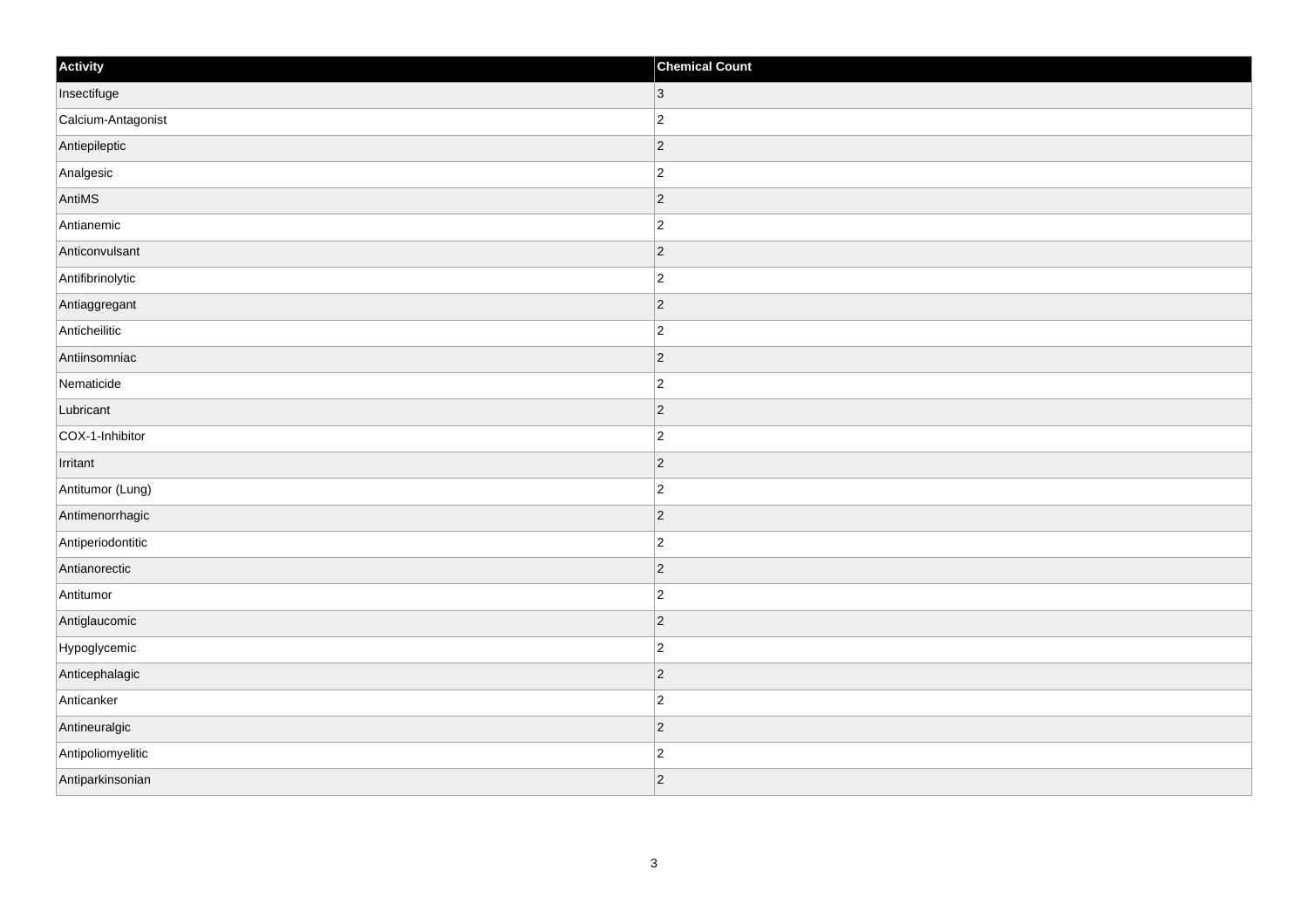| Activity            | <b>Chemical Count</b> |
|---------------------|-----------------------|
| Antisyndrome-X      | $ 2\rangle$           |
| Prooxidant          | $ 2\rangle$           |
| Antiosteoarthritic  | $\vert$ 2             |
| Antigastritic       | $ 2\rangle$           |
| AntiCFS             | $ 2\rangle$           |
| Antiradicular       | $ 2\rangle$           |
| Dermatitigenic      | $ 2\rangle$           |
| Antihyperkinetic    | $ 2\rangle$           |
| Antimutagenic       | $ 2\rangle$           |
| Antidote (Aluminum) | $ 2\rangle$           |
| Antipellagric       | $ 2\rangle$           |
| Antianginal         | $ 2\rangle$           |
| Antimaculitic       | $ 2\rangle$           |
| Perfumery           | $ 2\rangle$           |
| Antiaging           | $ 2\rangle$           |
| Hepatoprotective    | $ 2\rangle$           |
| Antileukotriene-D4  | $ 2\rangle$           |
| Beta-Blocker        | $\vert$ 2             |
| Antiendometriotic   | $\vert$ 2             |
| Fungicide           | $ 2\rangle$           |
| Tranquilizer        | $ 2\rangle$           |
| Antieczemic         | $ 2\rangle$           |
| Antidote (Lead)     | $\vert$ 2             |
| COX-2-Inhibitor     | $ 2\rangle$           |
| Antiphotophobic     | $ 2\rangle$           |
| Antianxiety         | $\vert$ 2             |
| Antistroke          | $ 2\rangle$           |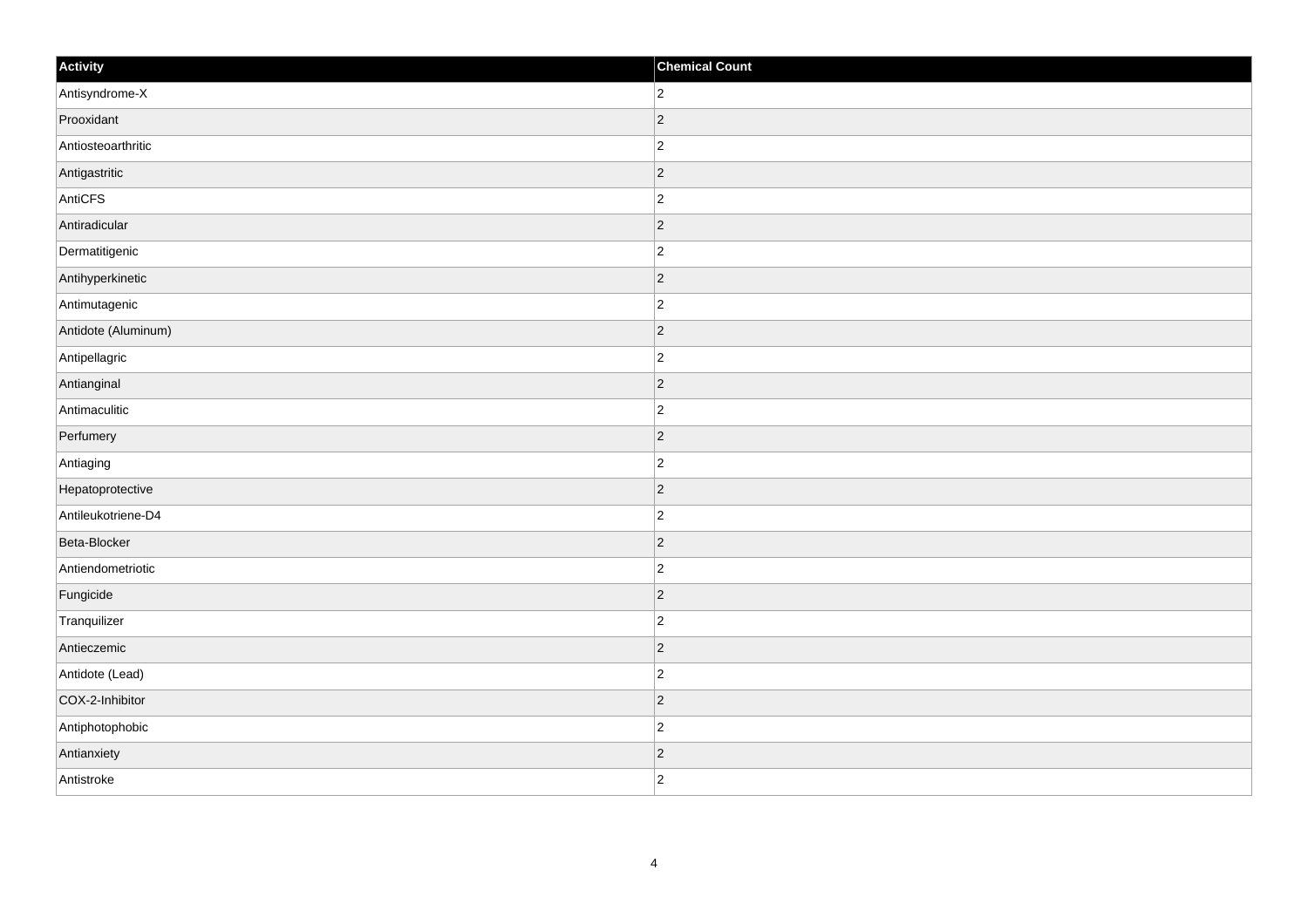| Activity           | <b>Chemical Count</b> |
|--------------------|-----------------------|
| Antialcoholic      | $ 2\rangle$           |
| Antilithic         | $\overline{c}$        |
| Vulnerary          | $\overline{1}$        |
| Antiacrodynic      | $\mathbf{1}$          |
| Goitrogenic        | $\overline{1}$        |
| Antilepric         | $\overline{1}$        |
| Osteogenic         | $\mathbf{1}$          |
| Apoptotic          | $\mathbf{1}$          |
| Antinitrosic       | $\overline{1}$        |
| Uricosuric         | $\mathbf{1}$          |
| Antieicosanoid     | $\mathbf{1}$          |
| Fibrinolytic       | $\overline{1}$        |
| Antipyretic        | $\vert$ 1             |
| Antiinfertility    | $\mathbf{1}$          |
| Anticarcinomic     | $\overline{1}$        |
| Mucolytic          | $\mathbf{1}$          |
| Antineuramidase    | $\overline{1}$        |
| Antidysmenorrheic  | $\overline{1}$        |
| Acidulant          | $\vert$ 1             |
| Cytotoxic          | $\mathbf{1}$          |
| Antiporphyric      | $\overline{1}$        |
| Antihyperkeratotic | $\mathbf{1}$          |
| Antibackache       | $\mathbf{1}$          |
| Lithogenic         | $\mathbf{1}$          |
| Contraceptive      | $\overline{1}$        |
| Antiplaque         | $\mathbf{1}$          |
| Antihepatitic      | $\mathbf{1}$          |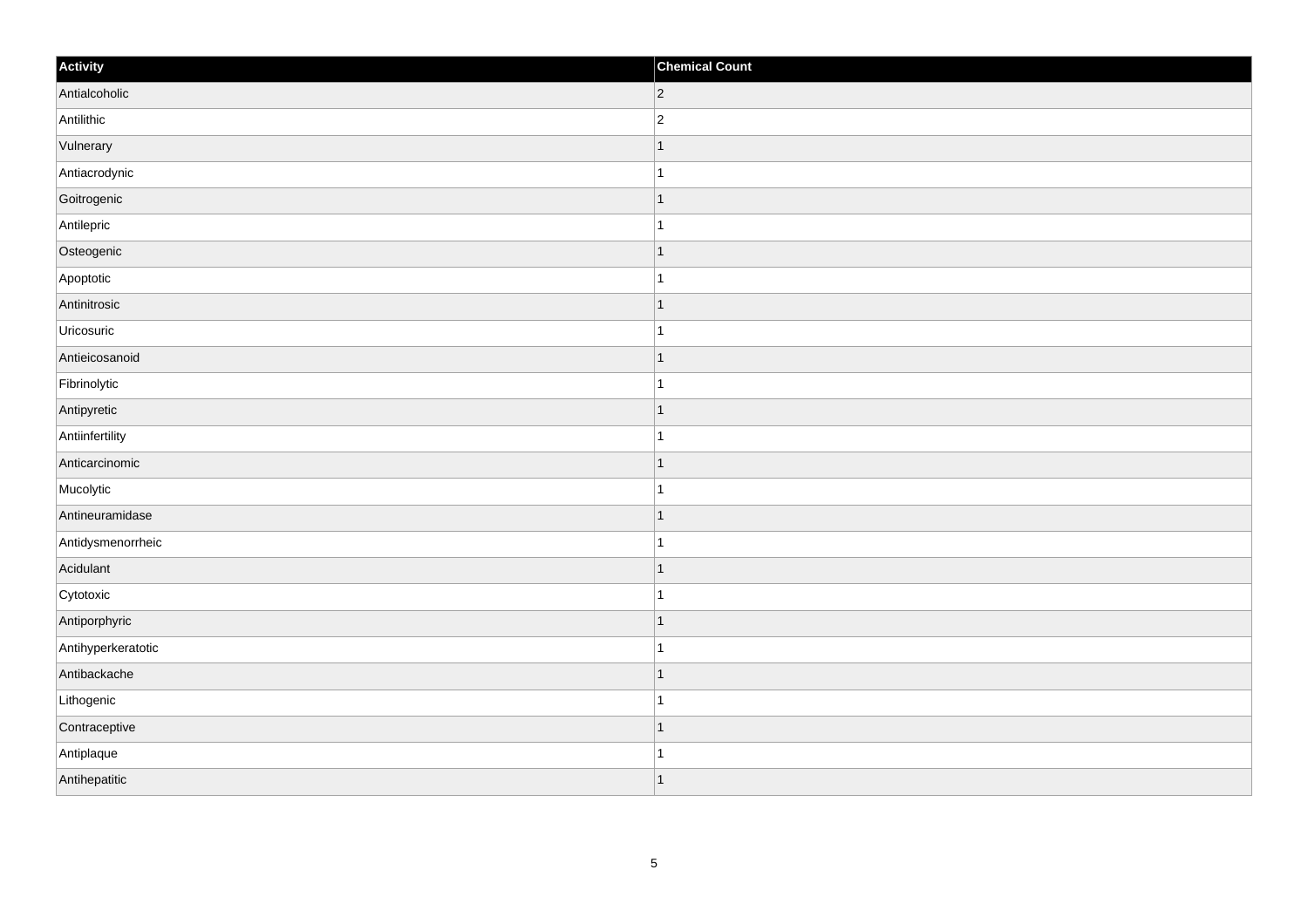| Activity                         | <b>Chemical Count</b> |
|----------------------------------|-----------------------|
| Interferon-Synergist             | $\mathbf{1}$          |
| Antitumor (Colon)                | $\mathbf{1}$          |
| AntiMeniere's                    | $\mathbf 1$           |
| Sedative                         | $\mathbf{1}$          |
| Cold-preventive                  | $\mathbf{1}$          |
| Antiparotitic                    | $\mathbf{1}$          |
| Antigranular                     | $\mathbf{1}$          |
| Hypouricemic                     | $\mathbf{1}$          |
| Antithyrotoxic                   | $\mathbf 1$           |
| Chemopreventive                  | $\vert$ 1             |
| Antigastrotic                    | $\mathbf{1}$          |
| Hyperthyroid                     | $\mathbf{1}$          |
| Percutaneostimulant              | $\mathbf{1}$          |
| Hemostatic                       | $\mathbf{1}$          |
| Antiscorbutic                    | $\mathbf{1}$          |
| Antileukoplakic                  | $\vert$ 1             |
| Beta-Adrenergic Receptor Blocker | $\mathbf{1}$          |
| Uterorelaxant                    | $\mathbf{1}$          |
| Antiencephalopathic              | $\mathbf{1}$          |
| Anemiagenic                      | $\mathbf{1}$          |
| Anticarpal-Tunnel                | $\mathbf{1}$          |
| Antineuritic                     | $\vert$ 1             |
| Thyrotropic                      | $\mathbf{1}$          |
| Antidysphagic                    | $\mathbf{1}$          |
| Aldose-Reductase-Inhibitor       | $\mathbf{1}$          |
| Detoxicant                       | $\mathbf{1}$          |
| Antiprostaglandin                | $\vert$ 1             |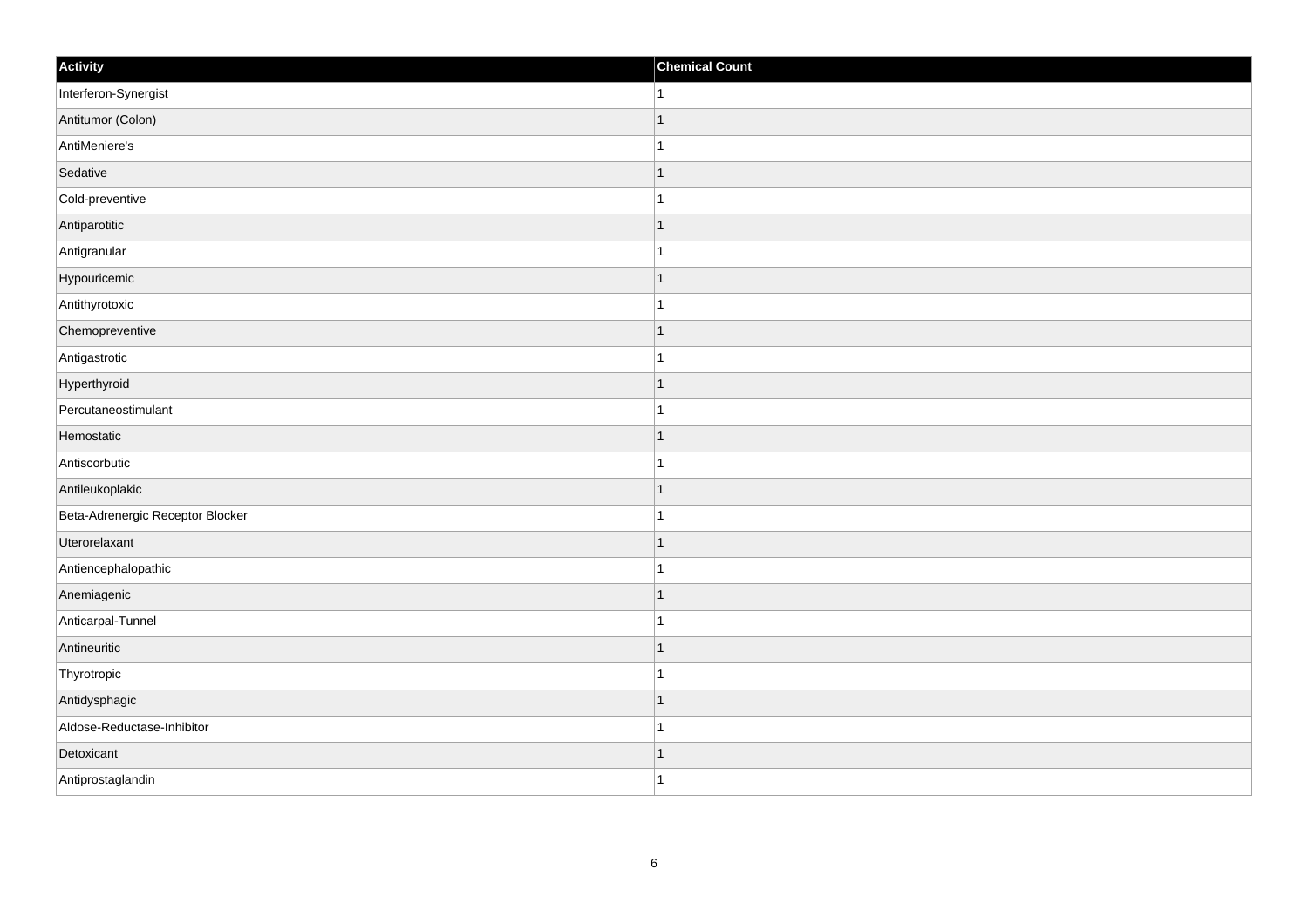| Activity                     | <b>Chemical Count</b>    |
|------------------------------|--------------------------|
| Antiberiberi                 | $\vert$ 1                |
| Antimyocarditic              |                          |
| Antidote (Cadmium)           | f.                       |
| Antipneumonic                |                          |
| Soap                         | $\mathbf 1$              |
| Colorant                     |                          |
| AntiCrohn's                  | 1                        |
| Renotoxic                    | 1                        |
| Circulotonic                 |                          |
| Antiozenic                   |                          |
| Antiamblyopic                | -1                       |
| Antimastalgic                |                          |
| Carcinogenic                 | 1                        |
| Antifibrotic                 | 1                        |
| Antiakathisic                |                          |
| Hepatotoxic                  |                          |
| Antiseborrheic               | $\overline{\phantom{a}}$ |
| Antilipoperoxidant           |                          |
| Beta-Glucuronidase-Inhibitor | 1                        |
| Antienterotic                | -1                       |
| Gastroprotective             | $\overline{\phantom{a}}$ |
| Antiretinotic                |                          |
| Antikeratitic                | $\overline{1}$           |
| Neurotransmitter             |                          |
| Antineurotic                 | 1                        |
| Ubiquiot                     |                          |
| Antiedemic                   | $\overline{ }$           |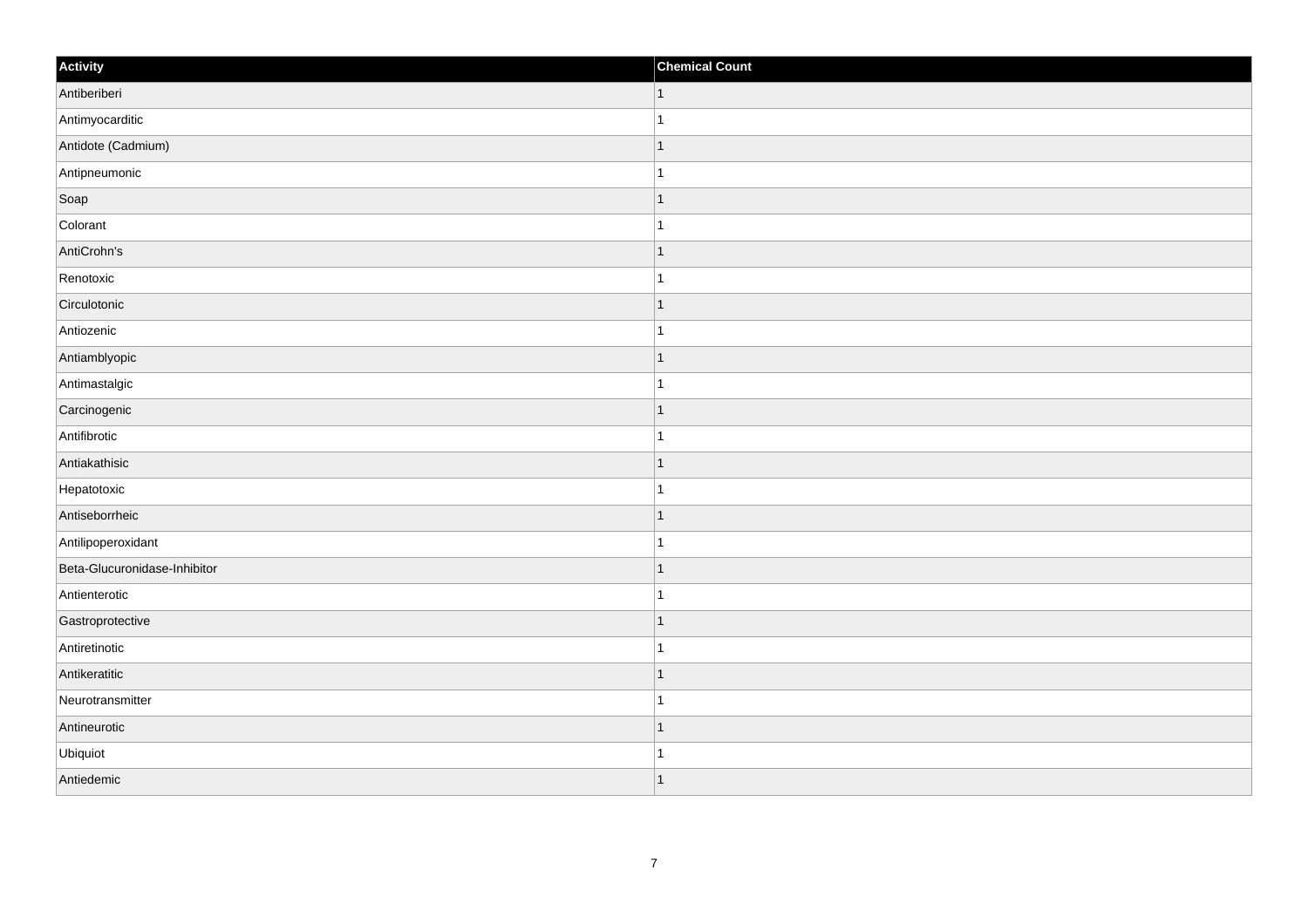| Activity                  | <b>Chemical Count</b>    |
|---------------------------|--------------------------|
| Alpha-Reductase-Inhibitor | 1                        |
| Fatal                     |                          |
| Antipsoriac               |                          |
| Antiichythyotic           | -1                       |
| Mucogenic                 | -1                       |
| Antidote (Paraquat)       |                          |
| Acarifuge                 |                          |
| Cyclooxygenase-Inhibitor  |                          |
| Antihyperactivity         |                          |
| Antitumor (Stomach)       | -1                       |
| Antimitral-valve-prolapse | 1                        |
| Antidermatitic            |                          |
| Comedolytic               |                          |
| Antipityriasic            |                          |
| Antihemorrhagic           |                          |
| Antiarabiflavinotic       | -1                       |
| Insulinogenic             | 1                        |
| Antitumor (CNS)           |                          |
| Antidandruff              |                          |
| Schizophrenigenic         |                          |
| CNS-Paralytic             |                          |
| Antigoiter                | $\overline{\phantom{a}}$ |
| Antimeasles               | 1                        |
| Anticolitic               |                          |
| Cardiotoxic               |                          |
| Hypertensive              |                          |
| Antishingles              | -1                       |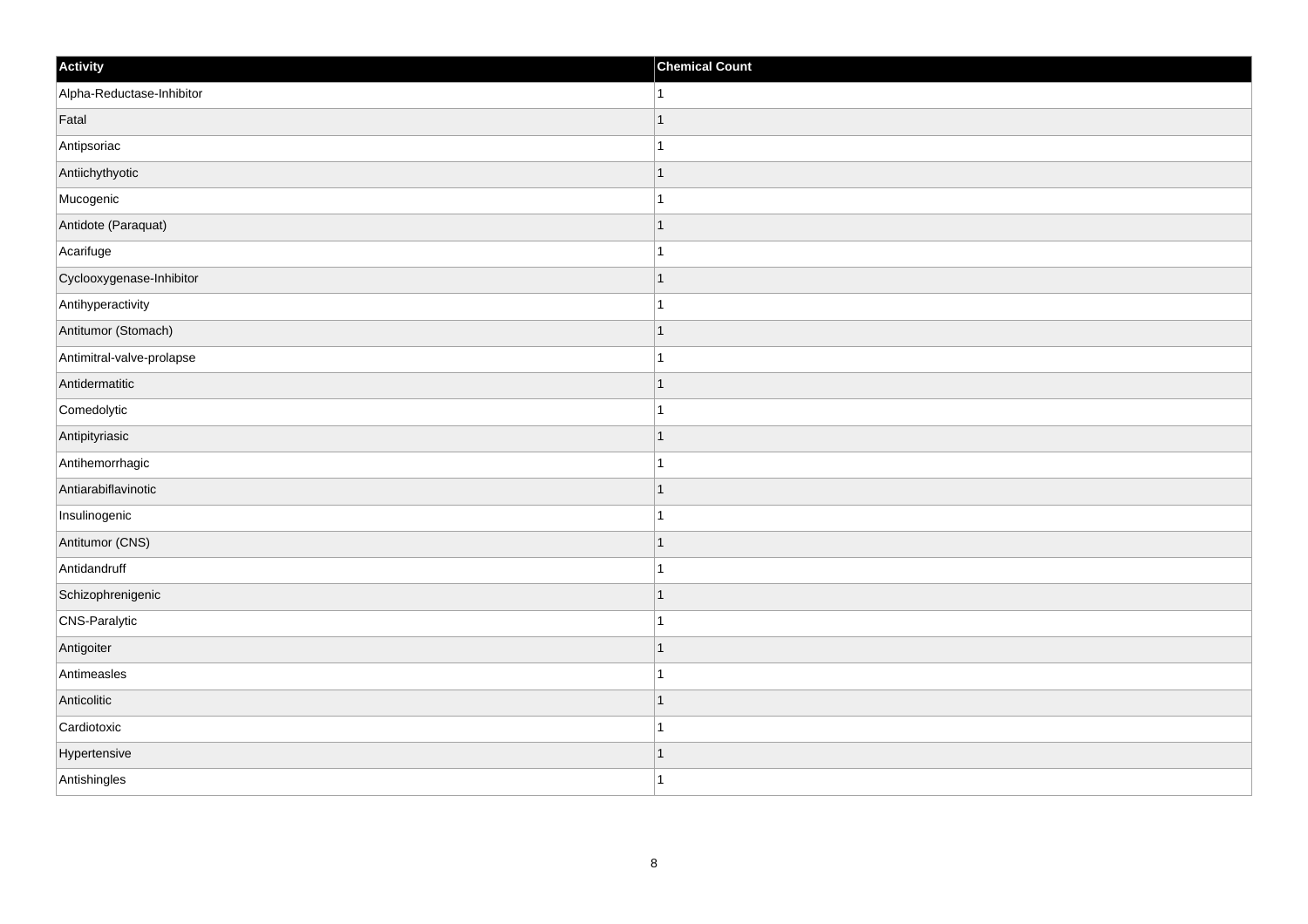| Activity                | <b>Chemical Count</b> |
|-------------------------|-----------------------|
| Antilupus               | $\vert$ 1             |
| Parasiticide            |                       |
| Calcium-Channel-Blocker |                       |
| AntiAGE                 |                       |
| Hemolytic               |                       |
| Antirhinitic            |                       |
| Antileukemic            | 1                     |
| Asthma-preventive       |                       |
| Antinociceptive         |                       |
| Urinary-Acidulant       |                       |
| Antiencephalitic        |                       |
| Androgenic?             |                       |
| Fistula-Preventive      | 1                     |
| Anticardiospasmic       | 1                     |
| Myorelaxant             |                       |
| Antineurasthenic        |                       |
| Thymoprotective         |                       |
| Antidyspeptic           |                       |
| Acnegenic               | 1                     |
| Antiproliferant         | 1                     |
| Litholytic              |                       |
| Antivertigo             |                       |
| Cosmetic                |                       |
| Antihepatotoxic         |                       |
| Antiarteriosclerotic    | -1                    |
| Interferonogenic        |                       |
| Antitumor (Gastric)     |                       |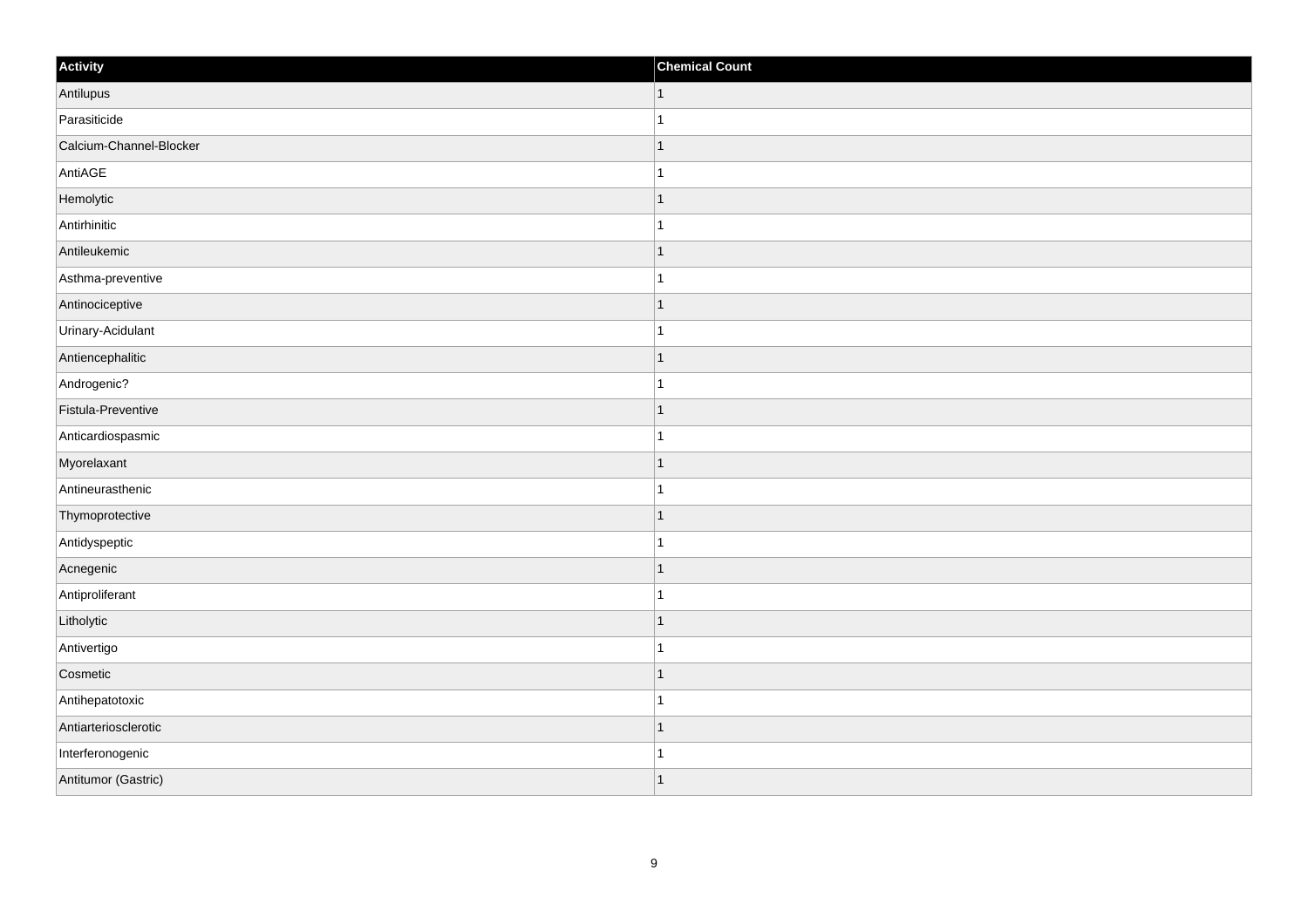| Activity          | <b>Chemical Count</b>    |
|-------------------|--------------------------|
| Antideliriant     | 1.                       |
| Serotoninergic    | $\overline{\phantom{a}}$ |
| Collagenic        |                          |
| Antigrey          | ∣ 1                      |
| Antitic           | $\mathbf{1}$             |
| Protisticide      |                          |
| Choleretic        |                          |
| Antigingivitic    | $\mathbf 1$              |
| Antispasmophilic  |                          |
| Candidicide       | 1                        |
| Antifibromyalgic  | 1                        |
| Antiscotomic      | f.                       |
| Antichilblain     |                          |
| Varroacide        |                          |
| Antiretinopathic  |                          |
| Antiinsomnic      | 1                        |
| Neuroprotective   | 1                        |
| Antineuropathic   |                          |
| Antiprostatitic   |                          |
| Antihypoglycemic  | 1                        |
| Anticancer        |                          |
| Metastatic        | $\overline{\phantom{a}}$ |
| Antixerophthalmic | -1                       |
| Antinephrolytic   | $\overline{\phantom{a}}$ |
| Acaricide         | -1                       |
| Antipodriac       | -1                       |
| Keratolytic       | $\overline{1}$           |